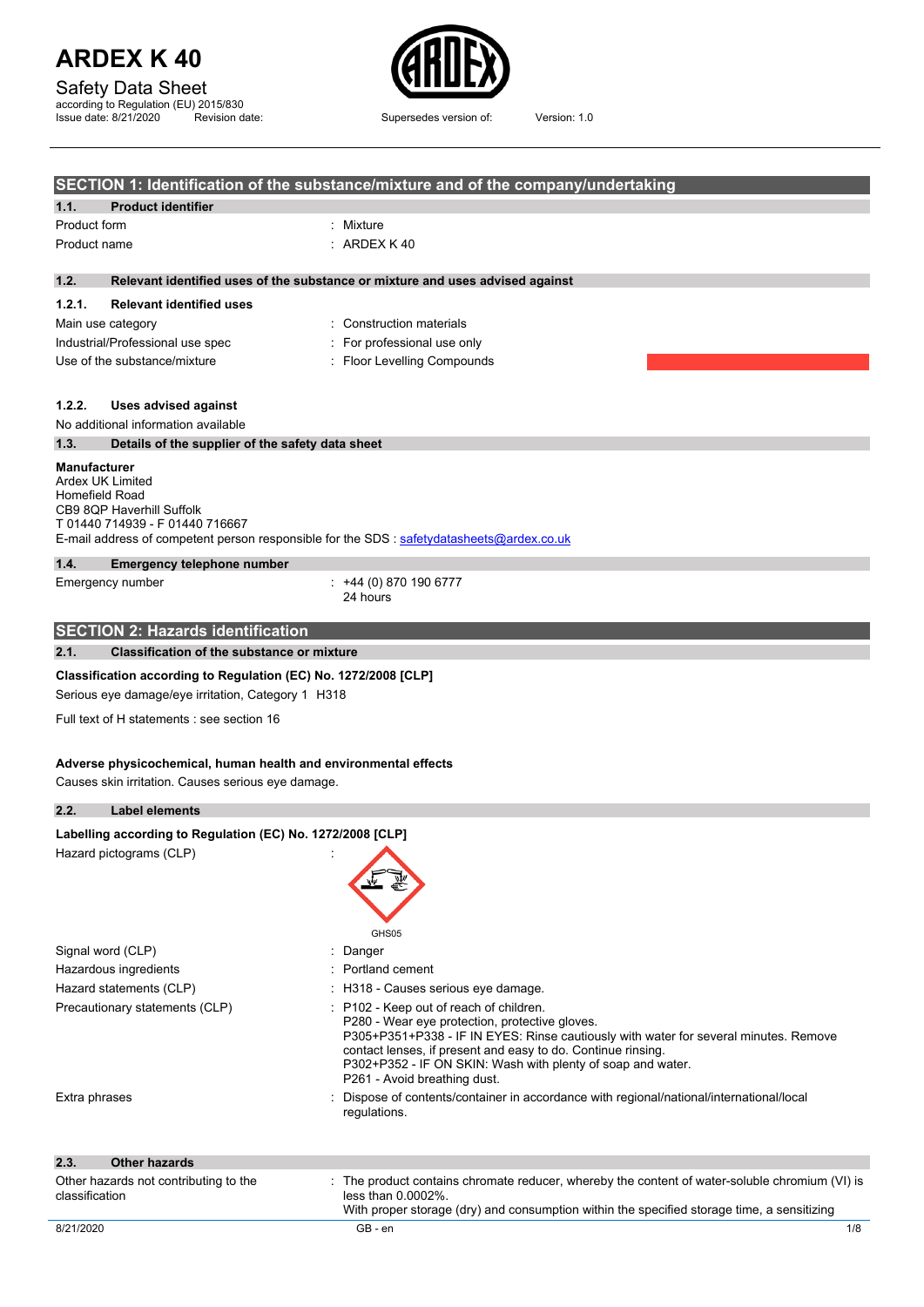according to Regulation (EU) 2015/830

effect of the cement / binder by contact with skin cannot occur (H317 or EUH203 can therefore be omitted).

### PBT: not relevant – no registration required vPvB: not relevant – no registration required

### **SECTION 3: Composition/information on ingredients**

### **3.1. Substances**

Not applicable

### **3.2. Mixtures**

| <b>Name</b>       | <b>Product identifier</b>                                                | $\frac{0}{0}$  | <b>Classification according to</b><br><b>Regulation (EC) No.</b><br>1272/2008 [CLP] |
|-------------------|--------------------------------------------------------------------------|----------------|-------------------------------------------------------------------------------------|
| calcium sulfate   | (CAS-No.) 7778-18-9<br>(EC-No.) 231-900-3<br>(REACH-no) 01-2119444918-26 | < 20           | Not classified                                                                      |
| calcium carbonate | (CAS-No.) 471-34-1<br>(EC-No.) 207-439-9                                 | < 40           | Not classified                                                                      |
| Portland cement   | (EC-No.) 266-043-4                                                       | $\geq 3 - 510$ | Skin Sens. 1, H317<br>Eye Dam. 1, H318<br>Skin Irrit. 2, H315<br>STOT SE 3. H335    |

Comments : Chromium (VI) compounds < 2 ppm

Full text of H-statements: see section 16

|                  | <b>SECTION 4: First aid measures</b>                                |                                                                                                                                                       |
|------------------|---------------------------------------------------------------------|-------------------------------------------------------------------------------------------------------------------------------------------------------|
|                  |                                                                     |                                                                                                                                                       |
| 4.1.             | Description of first aid measures                                   |                                                                                                                                                       |
|                  | First-aid measures after inhalation                                 | : Remove person to fresh air and keep comfortable for breathing.                                                                                      |
|                  | First-aid measures after skin contact                               | Wash skin with plenty of water. Take off contaminated clothing. If skin irritation occurs: Get<br>medical advice/attention.                           |
|                  | First-aid measures after eye contact                                | Rinse cautiously with water for several minutes. Remove contact lenses, if present and easy to<br>do. Continue rinsing. Call a physician immediately. |
|                  | First-aid measures after ingestion                                  | If the person is fully conscious, make him/her drink plenty of water. Never give an unconscious<br>person anything to drink. Do not induce vomiting.  |
| 4.2.             | Most important symptoms and effects, both acute and delayed         |                                                                                                                                                       |
|                  | Symptoms/effects after skin contact                                 | Irritation.                                                                                                                                           |
|                  | Symptoms/effects after eye contact                                  | Serious damage to eyes.                                                                                                                               |
| 4.3.             |                                                                     | Indication of any immediate medical attention and special treatment needed                                                                            |
|                  | Treat symptomatically.                                              |                                                                                                                                                       |
|                  | <b>SECTION 5: Firefighting measures</b>                             |                                                                                                                                                       |
| 5.1.             | <b>Extinguishing media</b>                                          |                                                                                                                                                       |
|                  | Suitable extinguishing media                                        | : Non flammable.                                                                                                                                      |
| 5.2.             | Special hazards arising from the substance or mixture               |                                                                                                                                                       |
| Fire hazard      |                                                                     | No fire hazard.                                                                                                                                       |
| Explosion hazard |                                                                     | None.                                                                                                                                                 |
| fire             | Hazardous decomposition products in case of                         | : None.                                                                                                                                               |
| 5.3.             | <b>Advice for firefighters</b>                                      |                                                                                                                                                       |
|                  | Precautionary measures fire                                         | No specific measures are necessary.                                                                                                                   |
|                  | Protection during firefighting                                      | Do not attempt to take action without suitable protective equipment. Self-contained breathing<br>apparatus. Complete protective clothing.             |
|                  | <b>SECTION 6: Accidental release measures</b>                       |                                                                                                                                                       |
| 6.1.             | Personal precautions, protective equipment and emergency procedures |                                                                                                                                                       |
| General measures |                                                                     | : Absorb spillage to prevent material damage.                                                                                                         |
| 6.1.1.           | For non-emergency personnel                                         |                                                                                                                                                       |
|                  | Protective equipment                                                | Precautions for safe handling. See Heading 7.                                                                                                         |
|                  | <b>Emergency procedures</b>                                         | Avoid contact with skin and eyes.                                                                                                                     |
| 6.1.2.           | For emergency responders                                            |                                                                                                                                                       |
|                  | <b>Emergency procedures</b>                                         | : No specific measures are necessary.                                                                                                                 |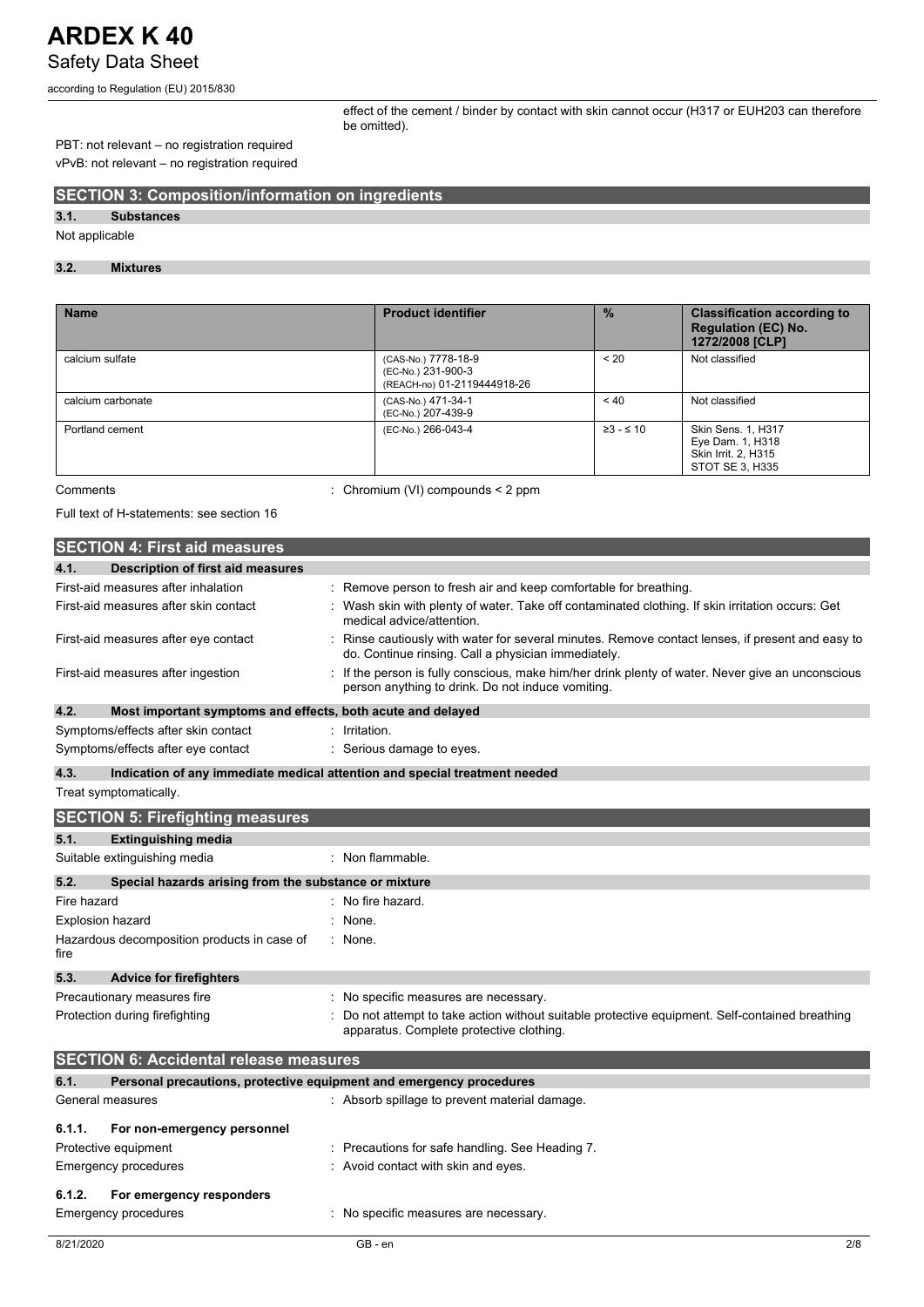### Safety Data Sheet

according to Regulation (EU) 2015/830

| 6.2.            | <b>Environmental precautions</b>                             |                                                                                                                                                                                                                                                                                                                                                                                |
|-----------------|--------------------------------------------------------------|--------------------------------------------------------------------------------------------------------------------------------------------------------------------------------------------------------------------------------------------------------------------------------------------------------------------------------------------------------------------------------|
|                 | Prevent entry to sewers and public waters.                   |                                                                                                                                                                                                                                                                                                                                                                                |
| 6.3.            | Methods and material for containment and cleaning up         |                                                                                                                                                                                                                                                                                                                                                                                |
| For containment |                                                              | Collect spillage.                                                                                                                                                                                                                                                                                                                                                              |
|                 | Methods for cleaning up                                      | Mechanically recover the product. Minimise generation of dust. Collect spillage. Do not use<br>compressed air for cleaning.                                                                                                                                                                                                                                                    |
| 6.4.            | <b>Reference to other sections</b>                           |                                                                                                                                                                                                                                                                                                                                                                                |
|                 | For further information refer to section 13. See Heading 8.  |                                                                                                                                                                                                                                                                                                                                                                                |
|                 | <b>SECTION 7: Handling and storage</b>                       |                                                                                                                                                                                                                                                                                                                                                                                |
| 7.1.            | Precautions for safe handling                                |                                                                                                                                                                                                                                                                                                                                                                                |
|                 | Additional hazards when processed                            | See Heading 8.                                                                                                                                                                                                                                                                                                                                                                 |
|                 | Precautions for safe handling                                | Ensure good ventilation of the work station. Avoid contact with skin and eyes. Wear personal<br>protective equipment.                                                                                                                                                                                                                                                          |
|                 | Hygiene measures                                             | Wear protective gloves. Do not eat, drink or smoke when using this product.                                                                                                                                                                                                                                                                                                    |
| 7.2.            | Conditions for safe storage, including any incompatibilities |                                                                                                                                                                                                                                                                                                                                                                                |
|                 | Storage conditions                                           | Protect from moisture. Store in a dry place. The product contains chromate reducer, whereby<br>the content of water-soluble chromium (VI) is less than 0.0002%.<br>With proper storage (dry) and consumption within the specified storage time, a sensitizing<br>effect of the cement / binder by contact with skin cannot occur (H317 or EUH203 can therefore<br>be omitted). |
|                 | Incompatible materials                                       | Aluminium.                                                                                                                                                                                                                                                                                                                                                                     |
| Storage area    |                                                              | dry.                                                                                                                                                                                                                                                                                                                                                                           |
| 7.3.            | Specific end use(s)                                          |                                                                                                                                                                                                                                                                                                                                                                                |
|                 | No additional information available                          |                                                                                                                                                                                                                                                                                                                                                                                |
|                 | <b>SECTION 8: Exposure controls/personal protection</b>      |                                                                                                                                                                                                                                                                                                                                                                                |

### **8.1. Control parameters Portland cement** United Kingdom Local name Portland cement United Kingdom WEL TWA (mg/m<sup>3</sup>) 10 mg/m<sup>3</sup>  $4 \text{ mg/m}^3$ **calcium carbonate (471-34-1)** United Kingdom WEL TWA (mg/m<sup>3</sup>) 10 mg/m<sup>3</sup>  $4 \, \text{mg/m}^3$

### **8.2. Exposure controls**

#### **Appropriate engineering controls:**

Ensure good ventilation of the work station.

#### **Personal protective equipment:**

Safety glasses. Dust formation: dust mask. Gloves.

#### **Hand protection:**

Protective gloves. The following materials are suitable for protective gloves: Nitrile impregnated cotton gloves (layer thickness of about 0,15 mm).

#### **Eye protection:**

Safety glasses

### **Skin and body protection:**

Wear suitable protective clothing

### **Respiratory protection:**

If the occupational exposure limit is exceeded:

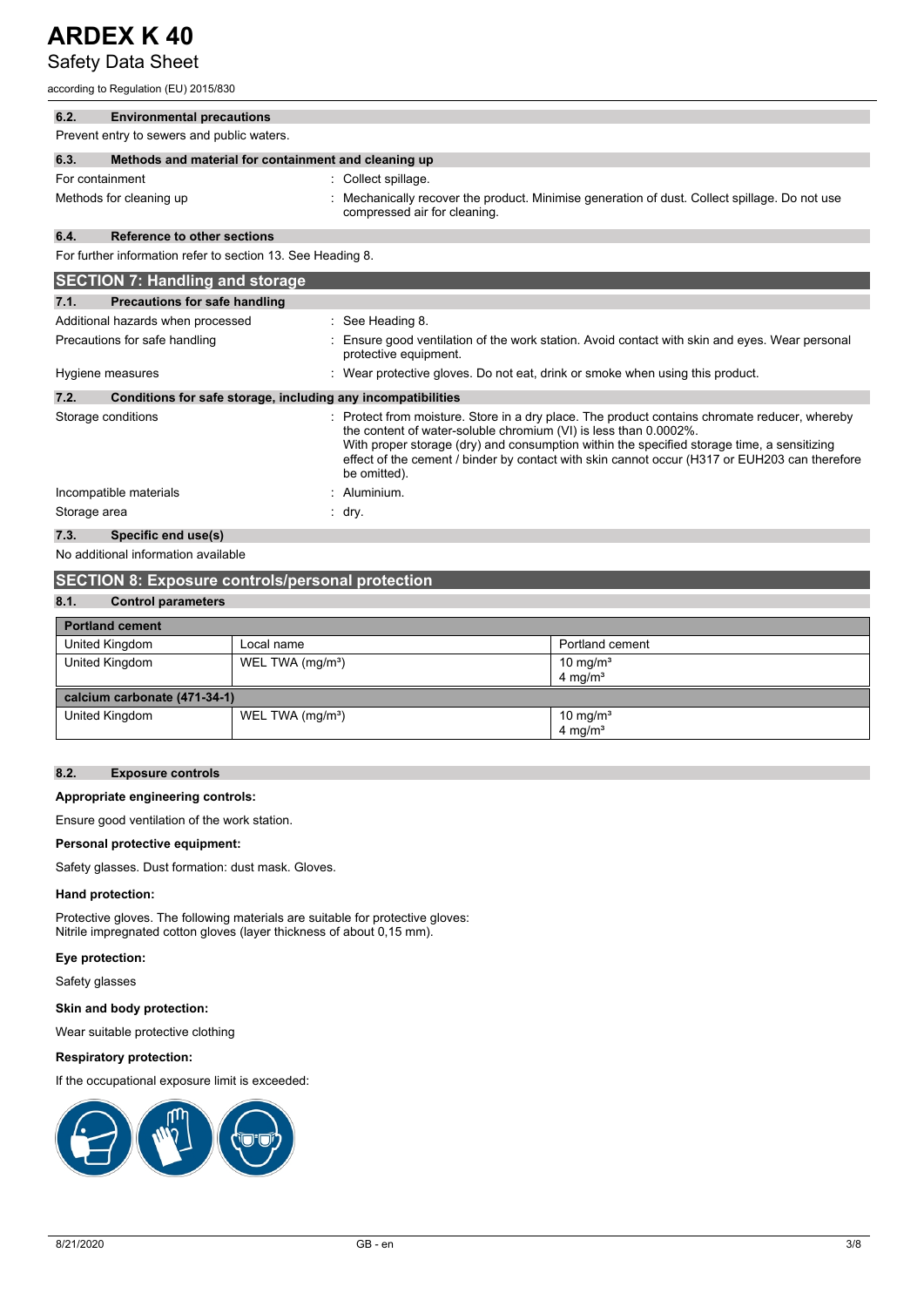according to Regulation (EU) 2015/830

### **Environmental exposure controls:**

Avoid release to the environment.

### **Other information:**

Use care during processing to minimize generation of dust. Avoid creating or spreading dust.

### **SECTION 9: Physical and chemical properties**

| 9.1.<br>Information on basic physical and chemical properties |                                  |
|---------------------------------------------------------------|----------------------------------|
| Physical state                                                | : Solid                          |
| Appearance                                                    | Powder.                          |
| Colour                                                        | Grey. white.                     |
| Odour                                                         | odourless.                       |
| Odour threshold                                               | No data available                |
| pH                                                            | 11.5 Aqueous solution            |
| Relative evaporation rate (butylacetate=1)                    | No data available                |
| Melting point                                                 | $>1250$ °C                       |
| Freezing point                                                | Not applicable                   |
| Boiling point                                                 | Not applicable                   |
| Flash point                                                   | Not applicable                   |
| Auto-ignition temperature                                     | Not applicable                   |
| Decomposition temperature                                     | No data available                |
| Flammability (solid, gas)                                     | Non flammable.                   |
| Vapour pressure                                               | No data available                |
| Relative vapour density at 20 °C                              | No data available                |
| Relative density                                              | Not applicable                   |
| Density                                                       | : $2.75 - 3.2$ g/cm <sup>3</sup> |
| Solubility                                                    | : Water: $0.1 - 1.5$ g/l @ 20°C  |
| Partition coefficient n-octanol/water (Log Pow)               | : No data available              |
| Viscosity, kinematic                                          | Not applicable                   |
| Viscosity, dynamic                                            | Not applicable                   |
| <b>Explosive properties</b>                                   | None.                            |
| Oxidising properties                                          | None.                            |
| <b>Explosive limits</b>                                       | : Not applicable                 |
| <b>Other information</b><br>9.2.                              |                                  |
| VOC content                                                   | $: 3\%$                          |
| <b>Bulk density</b>                                           | : $900 - 1300$ kg/m <sup>3</sup> |
| <b>SECTION 10: Stability and reactivity</b>                   |                                  |
| 10.1.<br><b>Reactivity</b>                                    |                                  |
| Reacts with water.                                            |                                  |
| 10.2.<br><b>Chemical stability</b>                            |                                  |
| Stable under normal conditions.                               |                                  |
| 10.3.<br>Possibility of hazardous reactions                   |                                  |
|                                                               |                                  |

### No dangerous reactions known under normal conditions of use.

**10.4. Conditions to avoid** None under recommended storage and handling conditions (see section 7).

### **10.5. Incompatible materials**

Acids. ammonium salts. Aluminium.

### **10.6. Hazardous decomposition products**

No hazardous decomposition products known.

| <b>SECTION 11: Toxicological information</b>  |                                                                                                                              |  |
|-----------------------------------------------|------------------------------------------------------------------------------------------------------------------------------|--|
| 11.1.<br>Information on toxicological effects |                                                                                                                              |  |
| Acute toxicity                                | : Not classified                                                                                                             |  |
| calcium sulfate (7778-18-9)                   |                                                                                                                              |  |
| LD50 oral rat                                 | > 1584 mg/kg bodyweight (OECD 420: Acute Oral toxicity – Acute Toxic Class Method, Rat,<br>Female, Experimental value, Oral) |  |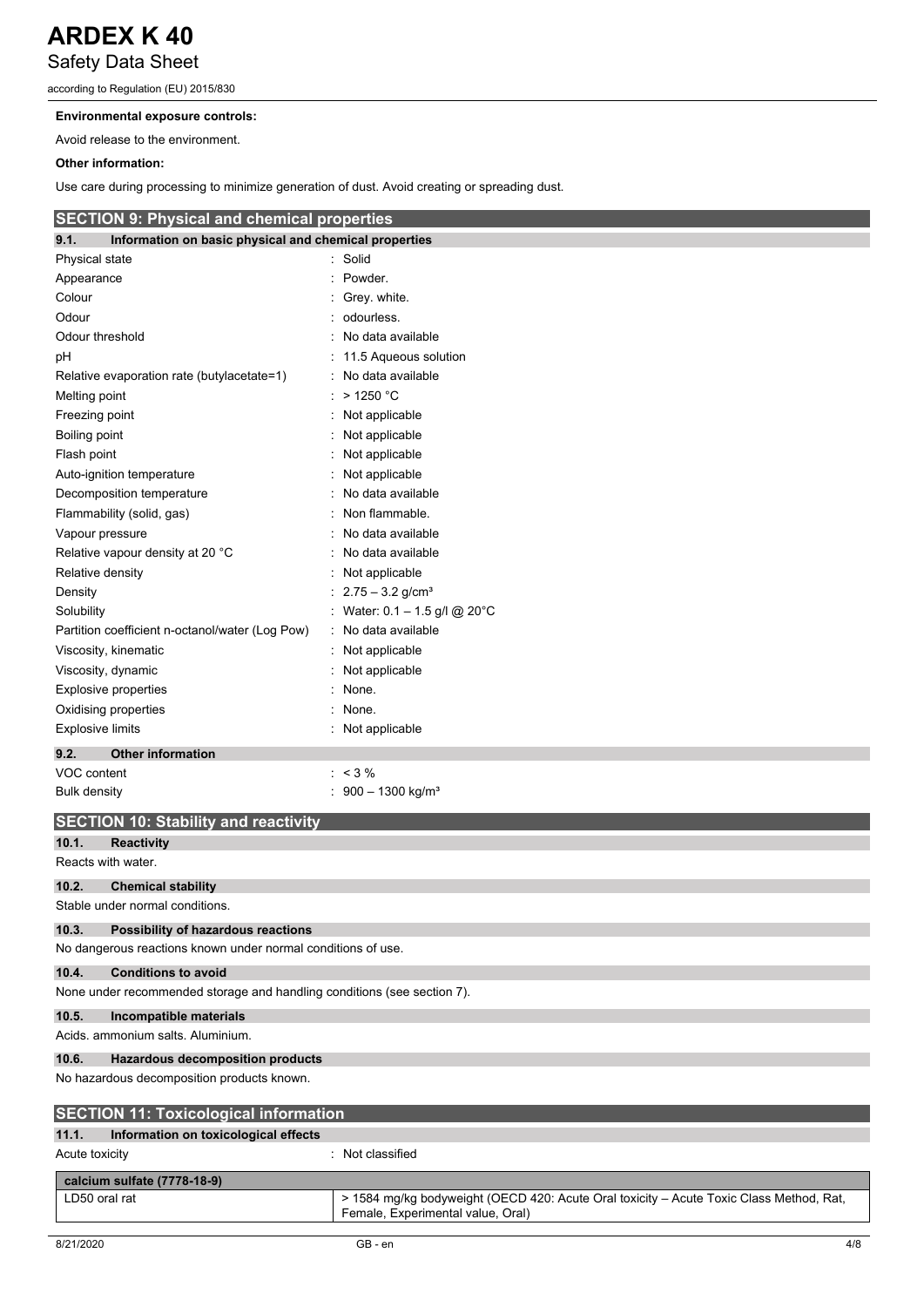## Safety Data Sheet

according to Regulation (EU) 2015/830

| calcium sulfate (7778-18-9)                            |                                                                                                                               |
|--------------------------------------------------------|-------------------------------------------------------------------------------------------------------------------------------|
| LC50 inhalation rat (mg/l)                             | > 2.61 mg/l air (OECD 403: Acute Inhalation Toxicity, 4 h, Rat, Male / female, Experimental<br>value, Inhalation (dust))      |
| calcium carbonate (471-34-1)                           |                                                                                                                               |
| LD50 oral rat                                          | > 2000 mg/kg (OECD 420: Acute Oral toxicity – Acute Toxic Class Method, Rat, Female,<br>Experimental value, Oral, 14 day(s))  |
| LD50 dermal rat                                        | > 2000 mg/kg bodyweight (OECD 402: Acute Dermal Toxicity, 24 h, Rat, Male / female,<br>Experimental value, Dermal, 14 day(s)) |
| LC50 inhalation rat (mg/l)                             | > 3 mg/l (OECD 403: Acute Inhalation Toxicity, 4 h, Rat, Male / female, Experimental value,<br>Inhalation (aerosol))          |
| Skin corrosion/irritation                              | Not classified                                                                                                                |
|                                                        | pH: 11.5 Agueous solution                                                                                                     |
| Serious eye damage/irritation                          | Causes serious eye damage.                                                                                                    |
|                                                        | pH: 11.5 Aqueous solution                                                                                                     |
| Respiratory or skin sensitisation                      | Not classified                                                                                                                |
| Germ cell mutagenicity                                 | Not classified                                                                                                                |
| Carcinogenicity                                        | Not classified                                                                                                                |
| Reproductive toxicity                                  | : Not classified                                                                                                              |
| STOT-single exposure                                   | Not classified                                                                                                                |
| STOT-repeated exposure                                 | Not classified                                                                                                                |
| Aspiration hazard                                      | Not classified                                                                                                                |
| Potential adverse human health effects and<br>symptoms | : Irritation: severely irritant to eyes.                                                                                      |

| <b>SECTION 12: Ecological information</b> |                                                                                                                            |
|-------------------------------------------|----------------------------------------------------------------------------------------------------------------------------|
| 12.1.<br><b>Toxicity</b>                  |                                                                                                                            |
| Ecology - general                         | : The product is not considered harmful to aquatic organisms nor to cause long-term adverse<br>effects in the environment. |
| <b>Portland cement</b>                    |                                                                                                                            |
| LC50 fish 1                               | > 1000 mg/l (96 h, Pisces)                                                                                                 |
| calcium sulfate (7778-18-9)               |                                                                                                                            |

| LC50 fish 1                  | 2980 mg/l (96 h, Lepomis macrochirus)                                                                                                                 |
|------------------------------|-------------------------------------------------------------------------------------------------------------------------------------------------------|
| calcium carbonate (471-34-1) |                                                                                                                                                       |
| $LC50$ fish 1                | > 100 % (OECD 203: Fish, Acute Toxicity Test, 96 h, Oncorhynchus mykiss, Semi-static<br>system, Fresh water, Experimental value, Saturated solution)  |
| EC50 Daphnia 1               | > 100 % (OECD 202: Daphnia sp. Acute Immobilisation Test, 48 h, Daphnia magna, Static<br>system, Fresh water, Experimental value, Saturated solution) |
| EC50 72h algae (1)           | > 14 mg/l (OECD 201: Alga, Growth Inhibition Test, Desmodesmus subspicatus, Static<br>system, Fresh water, Experimental value, GLP)                   |

### **12.2. Persistence and degradability**

| <b>ARDEX K40</b>              |                                                                             |  |  |  |
|-------------------------------|-----------------------------------------------------------------------------|--|--|--|
| Persistence and degradability | Not applicable. Inorganic Particulate Substances.                           |  |  |  |
| BOD (% of ThOD)               | Not applicable                                                              |  |  |  |
| <b>Portland cement</b>        |                                                                             |  |  |  |
| Persistence and degradability | Biodegradability: not applicable.                                           |  |  |  |
| Chemical oxygen demand (COD)  | Not applicable                                                              |  |  |  |
| <b>ThOD</b>                   | Not applicable                                                              |  |  |  |
| BOD (% of ThOD)               | Not applicable                                                              |  |  |  |
| calcium sulfate (7778-18-9)   |                                                                             |  |  |  |
| Persistence and degradability | Biodegradability: not applicable.                                           |  |  |  |
| Chemical oxygen demand (COD)  | Not applicable                                                              |  |  |  |
| <b>ThOD</b>                   | Not applicable                                                              |  |  |  |
| BOD (% of ThOD)               | Not applicable                                                              |  |  |  |
| calcium carbonate (471-34-1)  |                                                                             |  |  |  |
| Persistence and degradability | Biodegradability in soil: not applicable. Biodegradability: not applicable. |  |  |  |
| Chemical oxygen demand (COD)  | Not applicable (inorganic)                                                  |  |  |  |
| <b>ThOD</b>                   | Not applicable (inorganic)                                                  |  |  |  |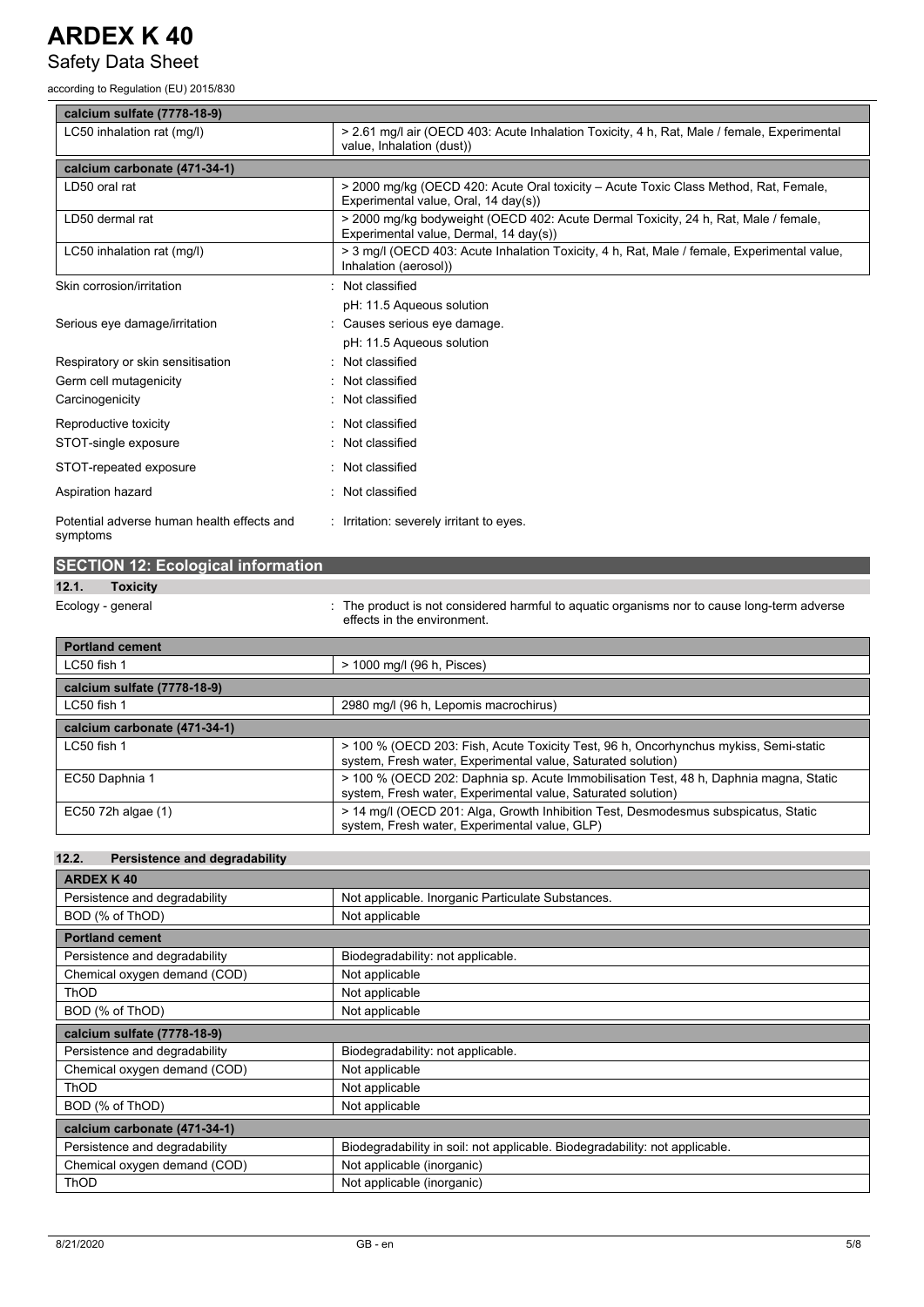Safety Data Sheet

according to Regulation (EU) 2015/830

| <b>Bioaccumulative potential</b><br>12.3.          |                                                                                                                                                                                 |  |
|----------------------------------------------------|---------------------------------------------------------------------------------------------------------------------------------------------------------------------------------|--|
| <b>ARDEX K40</b>                                   |                                                                                                                                                                                 |  |
| Bioaccumulative potential                          | No bioaccumulation.                                                                                                                                                             |  |
| <b>Portland cement</b>                             |                                                                                                                                                                                 |  |
| Bioaccumulative potential                          | Bioaccumulation: not applicable.                                                                                                                                                |  |
| calcium sulfate (7778-18-9)                        |                                                                                                                                                                                 |  |
| Bioaccumulative potential                          | No bioaccumulation data available.                                                                                                                                              |  |
| calcium carbonate (471-34-1)                       |                                                                                                                                                                                 |  |
| Partition coefficient n-octanol/water (Log Pow)    | -2.12 (Estimated value)                                                                                                                                                         |  |
| Bioaccumulative potential                          | Low potential for bioaccumulation (Log Kow $\leq 4$ ).                                                                                                                          |  |
| 12.4.<br><b>Mobility in soil</b>                   |                                                                                                                                                                                 |  |
| <b>ARDEX K40</b>                                   |                                                                                                                                                                                 |  |
| Ecology - soil                                     | None.                                                                                                                                                                           |  |
| <b>Portland cement</b>                             |                                                                                                                                                                                 |  |
| Ecology - soil                                     | No (test)data on mobility of the substance available.                                                                                                                           |  |
| calcium carbonate (471-34-1)                       |                                                                                                                                                                                 |  |
| Ecology - soil                                     | Adsorbs into the soil.                                                                                                                                                          |  |
| <b>Results of PBT and vPvB assessment</b><br>12.5. |                                                                                                                                                                                 |  |
| <b>ARDEX K40</b>                                   |                                                                                                                                                                                 |  |
| PBT: not relevant - no registration required       |                                                                                                                                                                                 |  |
| vPvB: not relevant - no registration required      |                                                                                                                                                                                 |  |
| <b>Component</b>                                   |                                                                                                                                                                                 |  |
| Portland cement ()                                 | This substance/mixture does not meet the PBT criteria of REACH regulation, annex XIII<br>This substance/mixture does not meet the vPvB criteria of REACH regulation, annex XIII |  |
| calcium carbonate (471-34-1)                       | This substance/mixture does not meet the PBT criteria of REACH requlation, annex XIII<br>This substance/mixture does not meet the vPvB criteria of REACH regulation, annex XIII |  |
|                                                    |                                                                                                                                                                                 |  |

### **12.6. Other adverse effects**

No additional information available

| <b>SECTION 13: Disposal considerations</b> |                                                                                                              |  |  |  |
|--------------------------------------------|--------------------------------------------------------------------------------------------------------------|--|--|--|
| 13.1.<br><b>Waste treatment methods</b>    |                                                                                                              |  |  |  |
| Regional legislation (waste)               | Disposal must be done according to official regulations.                                                     |  |  |  |
| Waste treatment methods                    | Dispose of contents/container in accordance with licensed collector's sorting instructions.                  |  |  |  |
| Product/Packaging disposal recommendations | Dispose in a safe manner in accordance with local/national regulations. Avoid release to the<br>environment. |  |  |  |
| Ecology - waste materials                  | Avoid release to the environment.                                                                            |  |  |  |
| European List of Waste (LoW) code          | $\div$ 17 01 01 - concrete<br>10 13 14 - waste concrete and concrete sludge                                  |  |  |  |

### **SECTION 14: Transport information** In accordance with ADR / IATA / IMDG

| <b>ADR</b>                                 | <b>IMDG</b>    | <b>IATA</b>    |  |  |
|--------------------------------------------|----------------|----------------|--|--|
| <b>UN number</b><br>14.1.                  |                |                |  |  |
| Not applicable                             | Not applicable | Not applicable |  |  |
| 14.2.<br>UN proper shipping name           |                |                |  |  |
| Not applicable                             | Not applicable | Not applicable |  |  |
| Not applicable                             | Not applicable | Not applicable |  |  |
|                                            |                |                |  |  |
| <b>Transport hazard class(es)</b><br>14.3. |                |                |  |  |
| Not applicable                             | Not applicable | Not applicable |  |  |
| Not applicable                             | Not applicable | Not applicable |  |  |
| 14.4.<br>Packing group                     |                |                |  |  |
| Not applicable                             | Not applicable | Not applicable |  |  |
| <b>Environmental hazards</b><br>14.5.      |                |                |  |  |
| Not applicable                             | Not applicable | Not applicable |  |  |
| No supplementary information available     |                |                |  |  |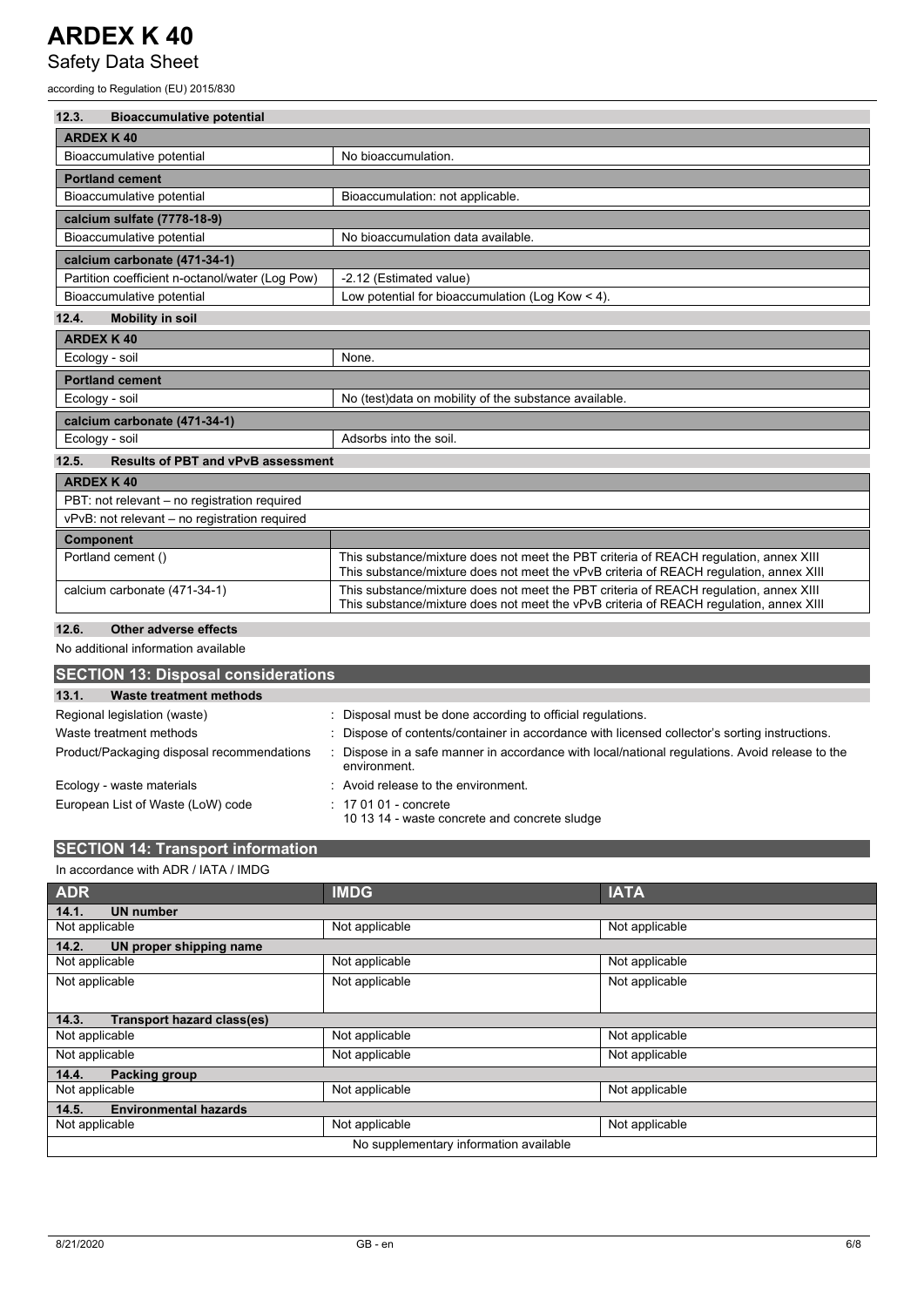according to Regulation (EU) 2015/830

### **14.6. Special precautions for user**

**- Overland transport**

Not applicable

### **- Transport by sea**

Not applicable

### **- Air transport**

Not applicable

#### **14.7. Transport in bulk according to Annex II of Marpol and the IBC Code**

Not applicable

### **SECTION 15: Regulatory information**

**15.1. Safety, health and environmental regulations/legislation specific for the substance or mixture**

#### **15.1.1. EU-Regulations**

Contains no REACH substances with Annex XVII restrictions

Contains no substance on the REACH candidate list

Contains no REACH Annex XIV substances

VOC content  $\sim$  < 3 %

regulations

Other information, restriction and prohibition : 1. Cement and cement-containing mixtures shall not be placed on the market, or used, if they contain, when hydrated, more than 2 mg/kg (0,0002 %) soluble chromium VI of the total dry weight of the cement.

> 2. If reducing agents are used, then without prejudice to the application of other Community provisions on the classification, packaging and labelling of substances and mixtures, suppliers shall ensure before the placing on the market that the packaging of cement or cementcontaining mixtures is visibly, legibly and indelibly marked with information on the packing date, as well as on the storage conditions and the storage period appropriate to maintaining the activity of the reducing agent and to keeping the content of soluble chromium VI below the limit indicated in paragraph 1.

3. By way of derogation, paragraphs 1 and 2 shall not apply to the placing on the market for, and use in, controlled closed and totally automated processes in which cement and cementcontaining mixtures are handled solely by machines and in which there is no possibility of contact with the skin.

4. The standard adopted by the European Committee for Standardization (CEN) for testing the water-soluble chromium (VI) content of cement and cement-containing mixtures shall be used as the test method for demonstrating conformity with paragraph 1.

5. Leather articles coming into contact with the skin shall not be placed on the market where they contain chromium VI in concentrations equal to or greater than 3 mg/kg (0,0003 % by weight) of the total dry weight of the leather.

6. Articles containing leather parts coming into contact with the skin shall not be placed on the market where any of those leather parts contains chromium VI in concentrations equal to or greater than 3 mg/kg (0,0003 % by weight) of the total dry weight of that leather part.

7. Paragraphs 5 and 6 shall not apply to the placing on the market of second-hand articles which were in end-use in the Union before 1 May 2015.

#### **15.1.2. National regulations**

No additional information available

#### **15.2. Chemical safety assessment**

No chemical safety assessment has been carried out

### **SECTION 16: Other information**

### Full text of H- and EUH-statements:

| Eye Dam. 1    | Serious eye damage/eye irritation, Category 1                                              |
|---------------|--------------------------------------------------------------------------------------------|
| Skin Irrit, 2 | Skin corrosion/irritation, Category 2                                                      |
| Skin Sens, 1  | Skin sensitisation, Category 1                                                             |
| STOT SE 3     | Specific target organ toxicity — Single exposure, Category 3, Respiratory tract irritation |
| H315          | Causes skin irritation.                                                                    |